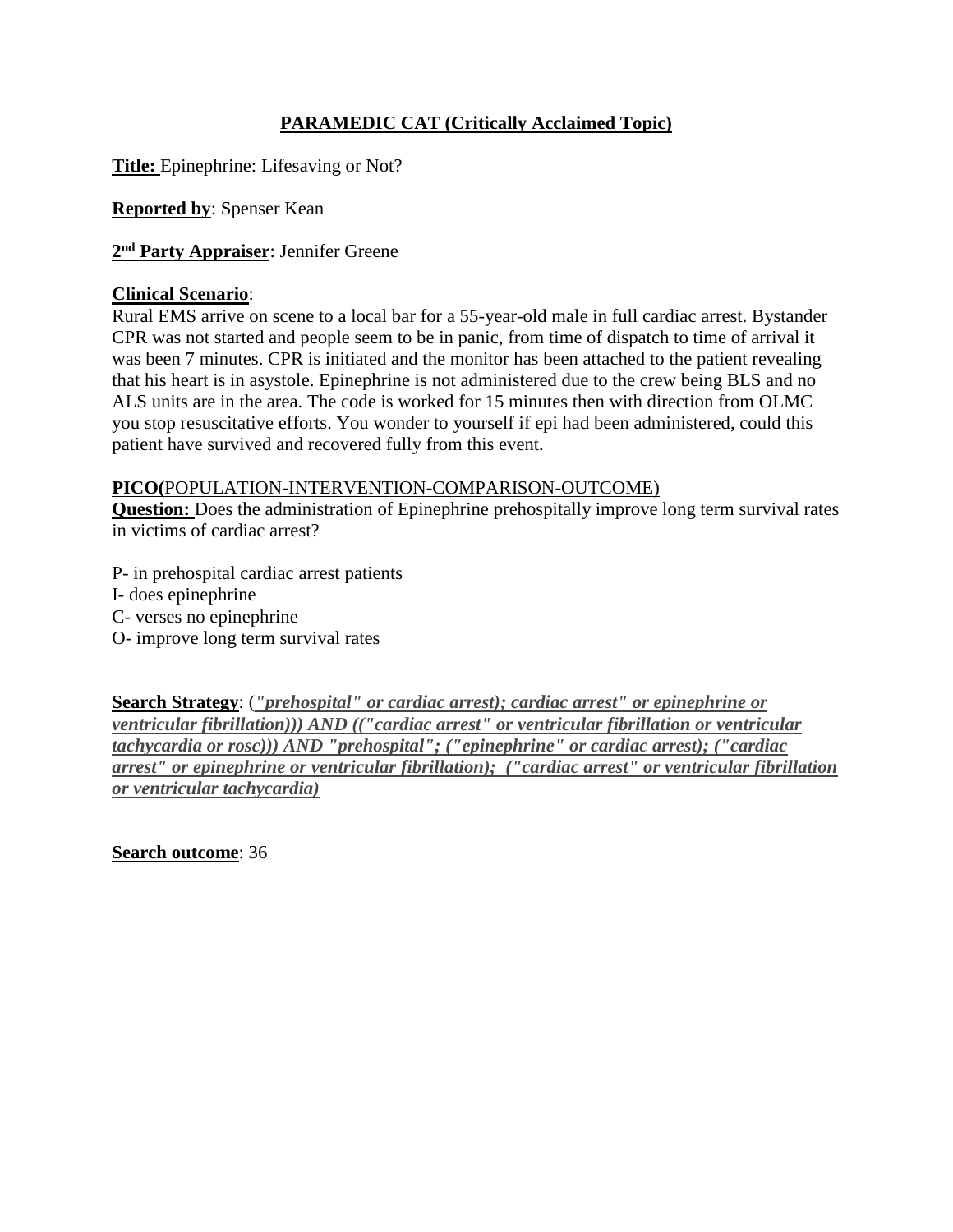# **Relevant papers**:

| Author/'s,       | <b>Population:</b>                    | <b>Design</b>         | <b>Outcomes</b> | <b>Results</b>         | <b>Strengths/</b>          |
|------------------|---------------------------------------|-----------------------|-----------------|------------------------|----------------------------|
| <b>Date</b>      | <b>Sample</b><br><b>Characteristi</b> | (LOE)                 |                 |                        | <b>Weaknesses</b>          |
|                  | <b>cs</b>                             |                       |                 |                        |                            |
| Jun Tomio,       | Bi-Bystander                          | They                  | 1Short term     | With respect           | . A major                  |
| MD, PhD,         | witnessed                             | conducted a           | outcome of      | to                     | confounder                 |
| Shinji           | <b>OHCA</b>                           | controlled,           | Epi             | the 4 end-             | in this                    |
| Nakahara,        | patients with                         | propensity-           | administered    | point                  | analysis is                |
| MD, PhD,         | non-shockable                         | matched,              | by EMS saw      | variables, in          | that patients              |
| <b>Hideto</b>    | rhythms                               | retrospective         | significant     | the initial            | who did not                |
| Takahashi,       |                                       | cohort study          | survival rates  | unadjusted             | receive                    |
| PhD, Masao       |                                       | by using              | with better     | model, there           | epinephrine                |
| Ichikawa, Ph     |                                       | Japan's               | neurological    | was a                  | in the                     |
| D,               |                                       | nationwide            | outcomes        | significant            | prehospital                |
| <b>Masamichi</b> |                                       | <b>OHCA</b>           |                 | difference             | setting may                |
| Nishida, MD,     |                                       | registry              | 2.long term     | between                | have                       |
| PhD, Naoto       |                                       | database. We          | affects again   | those who              | received                   |
| Morimura,        |                                       | studied               | does not        | were                   | epinephrine                |
| MD, PhD,         |                                       | 110,239               | significantly   | administered           | after hospi-               |
| and Tetsuya      |                                       | bystander-            | improve long    | epinephrine            | tal arrival.               |
| Sakamoto,M       |                                       | witnessed             | term survival   | and those              | Therefore,                 |
| D, PhD.          |                                       | <b>OHCA</b>           | rates           | who were               | the                        |
| 02/2017          |                                       | patients aged         |                 | not before             | differences                |
|                  |                                       | $15-94$ years         |                 | hospital               | may reflect                |
|                  |                                       | with initial          |                 | arrival A              | changes in                 |
|                  |                                       | non-                  |                 | positive               | the type of                |
|                  |                                       | shockable             |                 | association            | care after                 |
|                  |                                       | rhythms               |                 | was detected           | hospital                   |
|                  |                                       | registered<br>between |                 | between<br>prehospital | arrival and                |
|                  |                                       |                       |                 | epinephrine            | may not be<br>attributable |
|                  |                                       | January 2008<br>and   |                 | use and the            | to the drug                |
|                  |                                       | December              |                 | outcome                | itself.                    |
|                  |                                       | 2012. We              |                 | measure in             |                            |
|                  |                                       | created 1-1           |                 | patients with          | the actual                 |
|                  |                                       | matched               |                 | <b>ROSC</b>            | timing of                  |
|                  |                                       | pairs of              |                 | before                 | administrati               |
|                  |                                       | patients with         |                 | hospital               | <sub>on</sub>              |
|                  |                                       | or without            |                 | arrival in the         | prehospitally              |
|                  |                                       | epinephrine           |                 | 3 models. A            | varies from                |
|                  |                                       | by using              |                 | significant            | patient to                 |
|                  |                                       | sequential            |                 | positive               | patient                    |
|                  |                                       | risk set              |                 | association            | affecting                  |
|                  |                                       | matching              |                 | in the crude           | outcomes                   |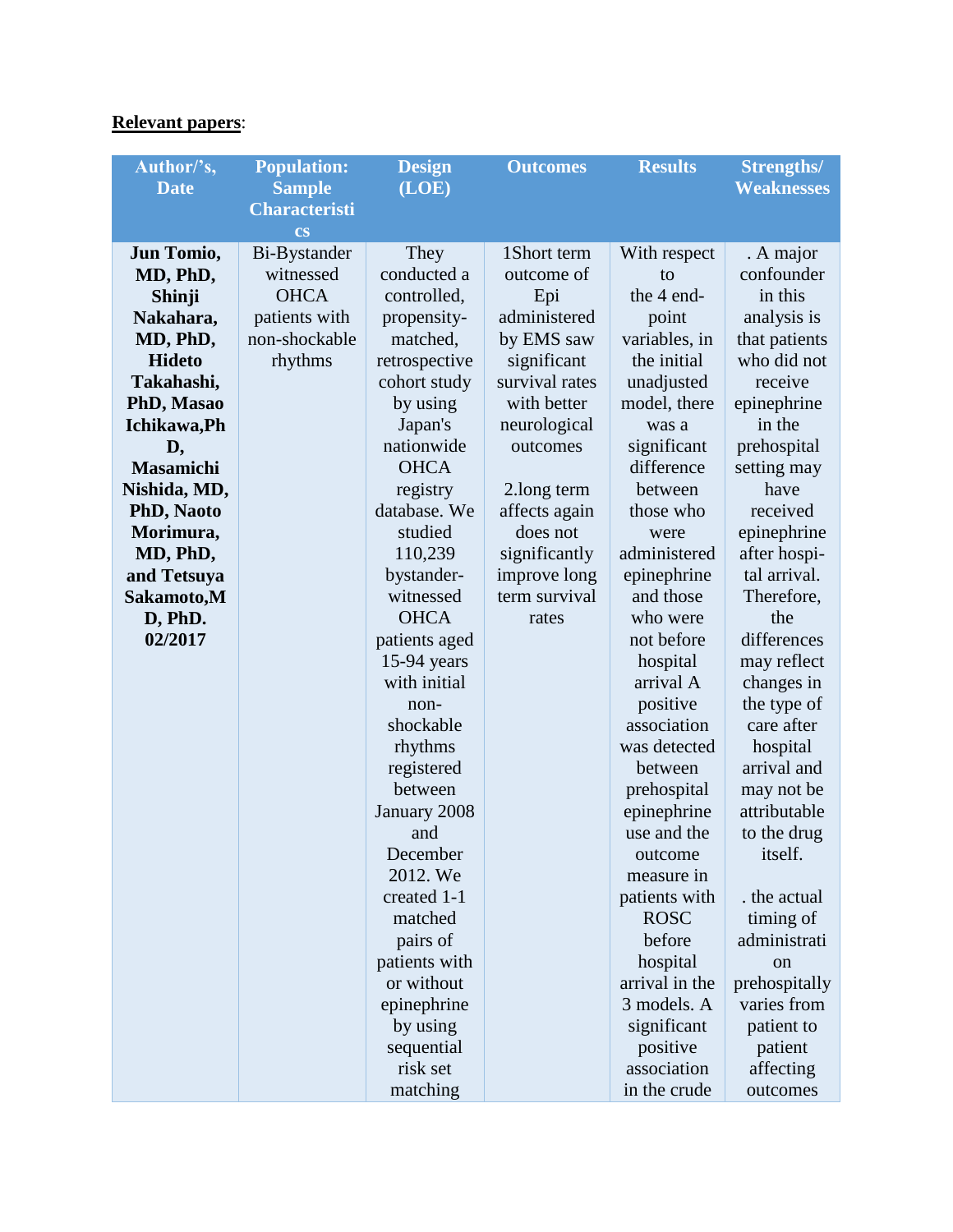|                    |                 | based on       |              | model (OR,                 |               |
|--------------------|-----------------|----------------|--------------|----------------------------|---------------|
|                    |                 | time-          |              | 1.15; 95%                  | . Strength is |
|                    |                 | dependent      |              | CI,                        | the huge      |
|                    |                 | propensity     |              | $1.07 - 1.23$ ;            | sample size   |
|                    |                 | scores to      |              | $P.001$ ) and a            | and how       |
|                    |                 | balance the    |              | significant                | verified      |
|                    |                 | patients'      |              | negative                   | outcomes      |
|                    |                 | severity and   |              | association                | from reliable |
|                    |                 | characteristic |              | in the                     | sources were  |
|                    |                 | s. We          |              | adjusted                   | synced to     |
|                    |                 | compared       |              | model using                | confirm       |
|                    |                 | overall and    |              | selected                   | statistical   |
|                    |                 | neurologicall  |              | variables                  | outcomes      |
|                    |                 | y intact       |              | (OR,                       |               |
|                    |                 | survival 1     |              | 0.43; 95%                  |               |
|                    |                 | month after    |              | CI, 0.39-                  |               |
|                    |                 | <b>OHCA</b>    |              | 0.46; P.001)               |               |
|                    |                 | between        |              | <b>or</b>                  |               |
|                    |                 | cases and      |              | all variables              |               |
|                    |                 | controls       |              | (OR, 0.46;                 |               |
|                    |                 | using          |              | 95% CI,                    |               |
|                    |                 | conditional    |              | $0.42 - 0.51$ ; P          |               |
|                    |                 | logistic       |              | $.001)$ were               |               |
|                    |                 | regression     |              | observed for               |               |
|                    |                 | models by      |              | 1-month                    |               |
|                    |                 | category of    |              | survival with              |               |
|                    |                 | the initial    |              | respect to an              |               |
|                    |                 | rhythm.        |              | association                |               |
|                    |                 |                |              | between                    |               |
|                    |                 |                |              | prehospital                |               |
|                    |                 | $LOE-2$        |              | epinephrine                |               |
|                    |                 |                |              | use and the                |               |
|                    |                 |                |              | outcome                    |               |
|                    |                 |                |              | measures. A                |               |
|                    |                 |                |              | significant                |               |
|                    |                 |                |              | negative                   |               |
|                    |                 |                |              | association                |               |
|                    |                 |                |              | was detected               |               |
|                    |                 |                |              | between                    |               |
|                    |                 |                |              | prehospital<br>epinephrine |               |
|                    |                 |                |              | use and CPC                |               |
|                    |                 |                |              | and OPC in                 |               |
|                    |                 |                |              | the 3 models               |               |
| <b>Olasveengen</b> | 851 patients in | Prospective,   | $1*$ poor    | The rate of                | the sample.   |
| TM1, Sunde         | cardiac         | randomized     | outcome in a | survival<br>to             | was good      |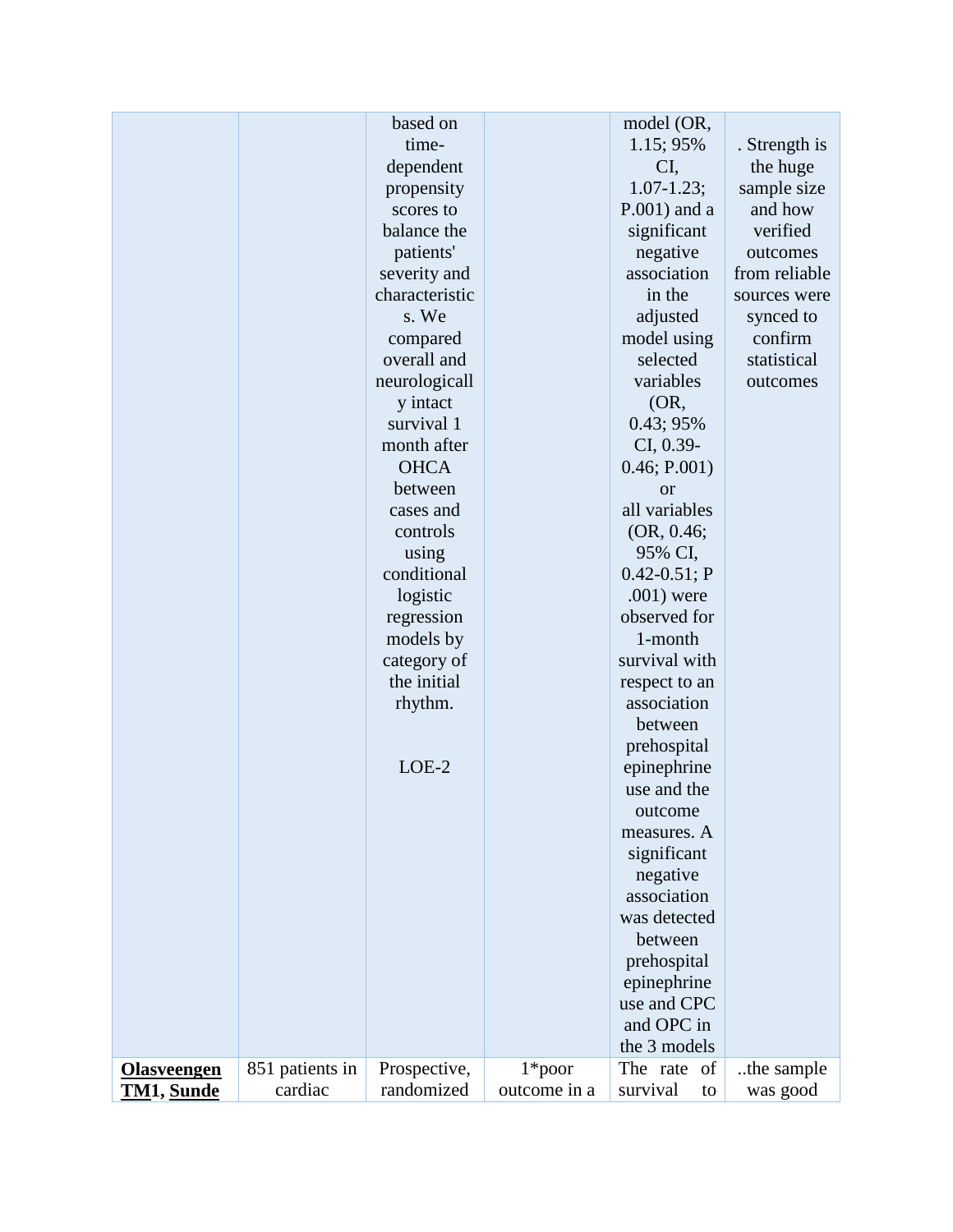| arrest418<br>controlled<br>hospital<br>large<br><u>K, Brunborg</u>       | number for                          |
|--------------------------------------------------------------------------|-------------------------------------|
| trial of<br>epidemiologic<br>C, Thowsen<br>were                          | discharge<br>statistical            |
| <u>J, Steen PA,</u><br>administered<br>al study,<br>consecutive<br>was   | 10.5%<br>analysis                   |
| Eppi 433 were<br>adult patients<br>possibly due<br>for<br><u>Wik L</u> . | With a total<br>the                 |
| 10/2009<br>with out-of-<br>to toxicity of<br>not                         | number of<br>intravenous            |
| hospital<br>the drug<br>drug                                             | 1183                                |
| nontraumatic                                                             | administrati<br>patients with       |
| cardiac arrest<br>2*patients                                             | 851 of these<br>on group and        |
| with<br>treated                                                          | 9.2% for the<br>being               |
| within the<br>intravenous<br>no                                          | associated                          |
| access and<br>emergency                                                  | directly with<br>intravenous        |
| medical<br>drug<br>drug                                                  | the                                 |
| administration<br>service                                                | administrati<br>parameters          |
| of epinephrine<br>system in                                              | on group $(P)$<br>set               |
| Oslo,<br>had higher                                                      | $= .61$ , 32%                       |
| rates of short-<br>Norway,<br><b>VS</b>                                  | 21%,<br>. The data                  |
| between May<br>term survival                                             | respectively,<br>was                |
| 1, 2003, and                                                             | $(P<.001)$ for<br>complete          |
| April 28,<br>hospital                                                    |                                     |
| 2008.                                                                    | admission<br>the controls           |
|                                                                          | set for the<br>with ROSC,           |
| $LOE-1$<br>9.8%                                                          | experiment<br><b>VS</b>             |
| 8.1%                                                                     | (P)<br>were stable<br>$\equiv$      |
| .45)                                                                     | and uniform<br>for                  |
|                                                                          | survival with                       |
|                                                                          | favorable<br>. the data             |
|                                                                          | collected<br>neurological           |
| outcome,                                                                 | was                                 |
|                                                                          | and 10% vs<br>objective             |
|                                                                          | with no<br>8% ( $P = .53$ )         |
|                                                                          | indicators of<br>for survival       |
|                                                                          | at 1 year.<br>bias                  |
| 14 studies<br>Non-<br>Loomba<br>does not                                 | A total of 14<br>. lack of          |
| with 655853<br>randomized<br><b>RS, Nijhawan</b><br>improve              | studies with<br>randomized          |
| survival to<br>655853<br>patients<br><b>K, Aggarwal</b><br>meta-         | studies to                          |
| <b>S, Arora RR</b><br>analysis<br>discharge                              | confirm<br>patients were            |
| 12/2015                                                                  | included for<br>findings            |
| $LOE-2$<br>2.does not<br>the                                             | because the<br>meta-                |
| improve                                                                  | analysis. The<br>info is based      |
| neurological<br>use<br>outcomes for                                      | on other<br>of<br>studies and       |
| those<br>for                                                             | epinephrine<br><b>OHCA</b><br>not a |
| discharged<br>before                                                     | controlled                          |
|                                                                          | arrival to the<br>study             |
|                                                                          | hospital was<br>conducted           |
|                                                                          | associated<br>directly,             |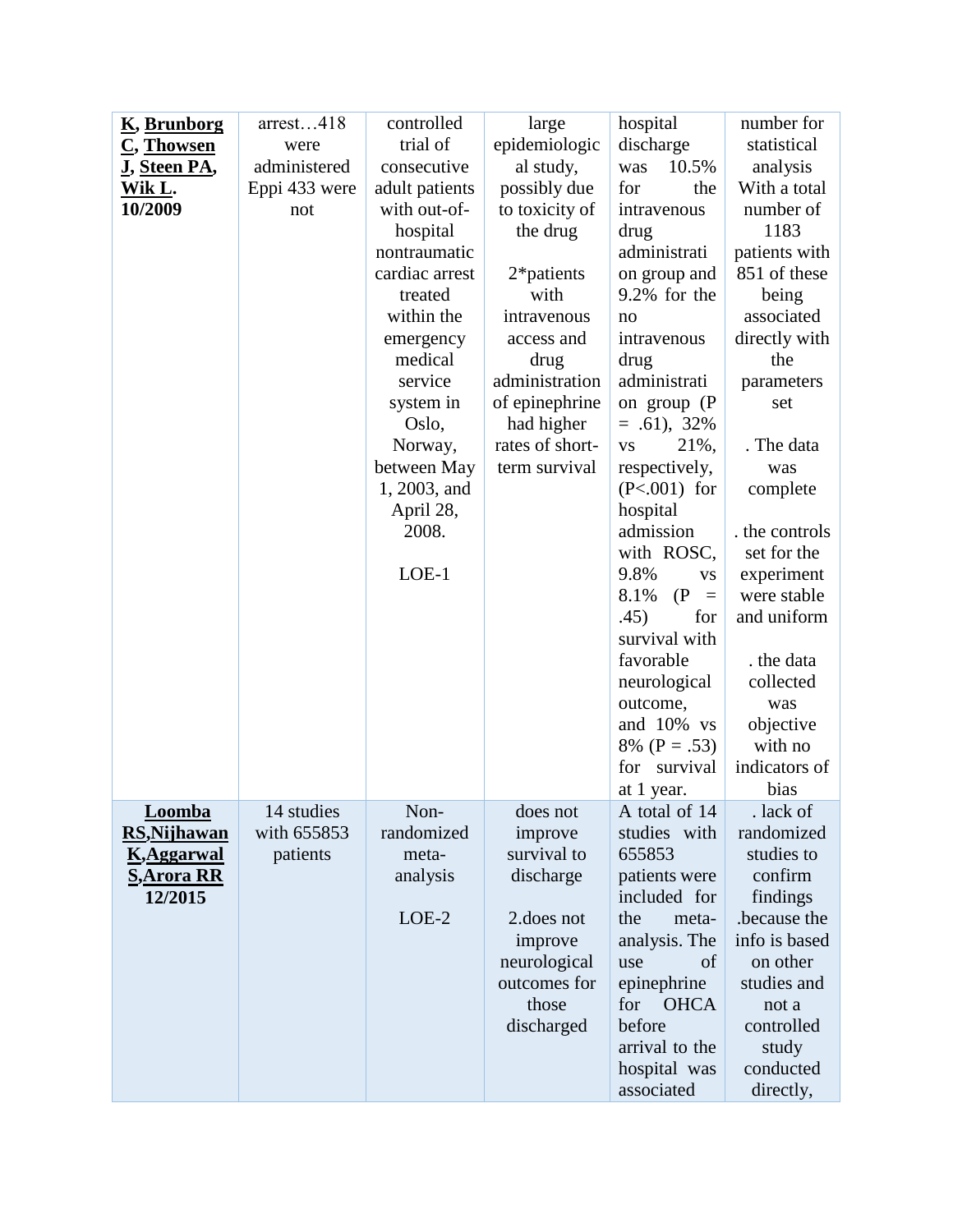|  | with<br>a          | interpretatio |
|--|--------------------|---------------|
|  | significant        | n can but not |
|  | increase in        | necessarily   |
|  | ROSC (odds         | become bias   |
|  | ratio, 2.86;       |               |
|  | $P<.001)$ and      | . strength is |
|  | a significant      | that it is    |
|  | increase<br>in     | based on so   |
|  | the risk of        | many other    |
|  | poor               | credible      |
|  | neurologic         | studies, that |
|  | outcome<br>at      | the opposite  |
|  | the time of        | effect of     |
|  | discharge          | non-bias but  |
|  | (odds ratio        | objective     |
|  | 0.51,              | findings is   |
|  | $P=.008$ ).        | prevalent     |
|  | There<br>was       |               |
|  | no                 |               |
|  | significant        |               |
|  | difference in      |               |
|  | survival at 1      |               |
|  | month<br><b>or</b> |               |
|  | survival<br>to     |               |
|  | discharge.         |               |

## **Comments**:

- 1. Epinephrine has been proven to provide a better mortality rate if administered prehospitally to cardiac arrest patients.
- 2. It increases blood flow to the brain and the heart by means of vasodilation, which in short term provides better neurological outcomes according to GCS.
- 3. Does not however provide, according to current studies, enough evidence to prove the long-term survival benefits of administering epi.
- 4. The studies are subject to bias interpretation because the "timing" of prehospital administration of epinephrine use in cardiac arrest is not a controlling factor, which could affect long term outcomes and most certainly short term.
- 5. Increases risk of bleeding if underlying factors such as AAA is the root cause of the cardiac arrest